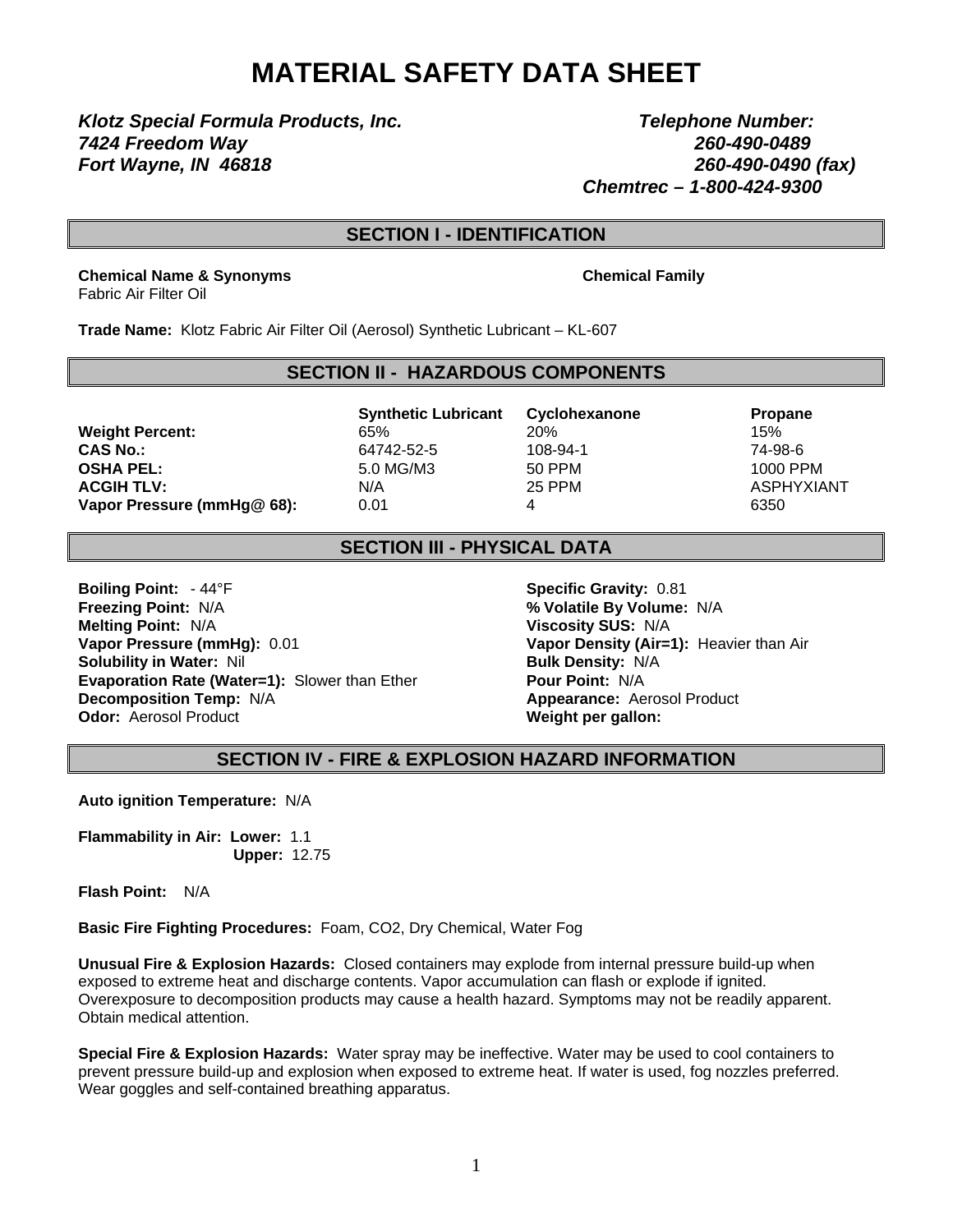# **SECTION V - REACTIVITY DATA**

**Incompatibility:** Strong oxidizing agents.

**Stability:** Stable.

**Hazardous Polymerization:** Will not occur.

**Hazardous Reactions/Decomposition Products:** May produce fumes when heated to decomposition. Fumes may contain carbon monoxide.

**Conditions to avoid:** Application to hot surfaces. Storage above 120°F. Exposure to open flame.

#### **SECTION VI - SPILL, LEAK, & DISPOSAL PROCEDURES**

**Spill or Release to the Environment:** Avoid breathing vapors. Ventilate area. Remove all sources of ignition. Clean up area with absorbent material and place in closed containers for disposal.

**Waste Disposal:** DO NOT incinerate. Dispose in accordance with Federal, State and Local regulations regarding pollution. Before attempting clean up, refer to other sections of this MSDS for hazard caution information.

### **SECTION VII - HEALTH HAZARD DATA**

#### **The Routes of Exposure and the Effects of Overexposure**

**Ingestion:** Not a likely route of exposure. If swallowed, DO NOT induce vomiting. Seek immediate medical advice and/or attention.

**Skin:** Not easily absorbed. Solvent action can dry and defat the skin causing the skin to crack, leading to dermatitis. Prolonged contact may cause moderate irritation.

**Eyes:** Liquid or vapor can cause moderate to severe irritation.

**Inhalation:** May cause respiratory irritation, headache, nausea, fatigue, drowsiness, impaired co-ordination.

#### **SECTION VIII - FIRST AID PROCEDURES**

**Ingestion:** DO NOT INDUCE VOMITING. Call physician immediately.

**Skin Contact:** Wipe off with towel. Wash with soap and water. Get medical attention if irritation persists.

**Inhalation:** Remove to fresh air. Administer oxygen if needed. Apply artificial respiration if breathing has stopped. Get medical attention.

**Eye Contact:** Wash immediately with large volumes of fresh water for at least 15 minutes. Get medical attention.

### **SECTION IX - SPECIAL PROTECTION INFORMATION**

**Handling/Storage:** Store and use in cool, dry, well-ventilated areas. DO NOT store above 120°F. DO NOT puncture or incinerate (burn) cans. DO NOT stick pin, nail, or any other sharp object into opening on top of can. DO NOT spray in eyes. DO NOT take internally. See product label for additional information.

**Skin Protection:** Wear impervious gloves and protective clothing to prevent skin contact.

**Respiratory Protection:** None under normal use. Avoid breathing vapors. In restricted areas, use approved chemical/mechanical filters designed to remove a combination of particles and vapor. In confined areas, use